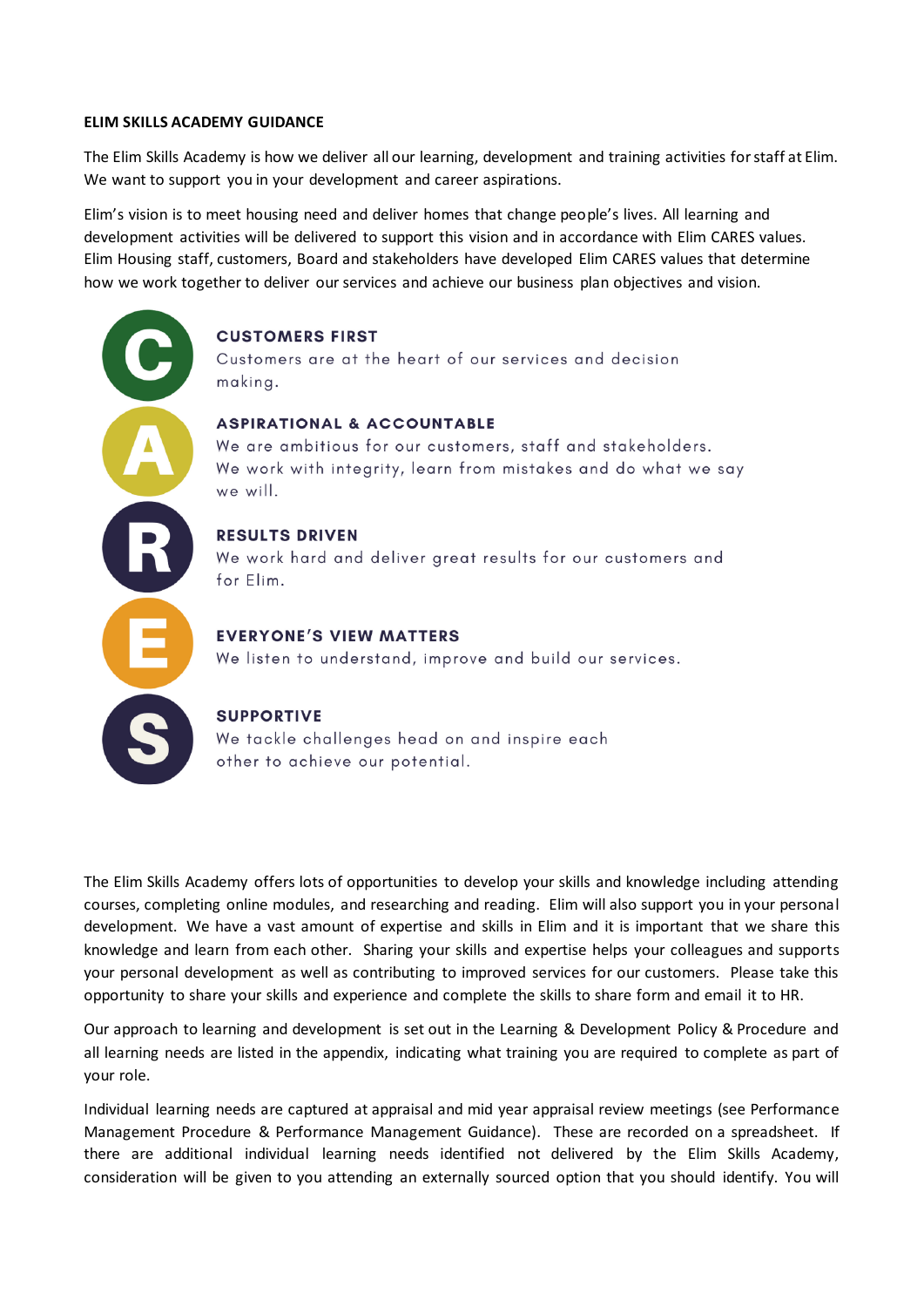then need to complete a training request form with the details including cost. Approval will be based on budgetary considerations and business need. There is a personal development fund and form to apply for it too.

Please follow the hyperlinks for more information. HR or your line manager will contact you to attend general, mandatory (compliance and essential training), management development and the staff conference. You should apply for other training and development with the development request form.

The following training is available:

# **General training** provided for all staff:

- o Induction (including Elim CARES values)
- o Health & Safety
- o Equality & Diversity
- o Customer involvement and engagement
- o Management Development (for those with line management responsibilities)
- o GDPR
- o IT, systems and digital

**Mandatory (compliance)** training provided for identified roles, for example:

- o Safeguarding (children and vulnerable adults)
- o Professional boundaries
- o Dealing with conflict, violence and aggression
- o Lone working
- o Fire risk awareness
- o Asbestos awareness

(see [learning and development needs template](file://///EHA-DC1/Public/HR/Learning%20&%20Development/Learning%20and%20development%20need%20template%20August%202020.docx) for the up to date required training for your role).

**Leadership and management development** modules and training:

- o Effective Performance Management
- o Recruitment & Selection
- o Budget management
- o Appraisals
- o Coaching

#### **Business** areas:

- $\circ$  Specific training for professions or areas of the business, For example, employment law, housing law, domestic violence, drug and alcohol awareness, psychologically informed environment, housing benefit
- o IT and information systems and databases
- o Professional qualifications, for example AAT, CIPD, CIHM, RICS

**Key skills** that support the delivery of Elim's **values, strategies and business plan**. For example: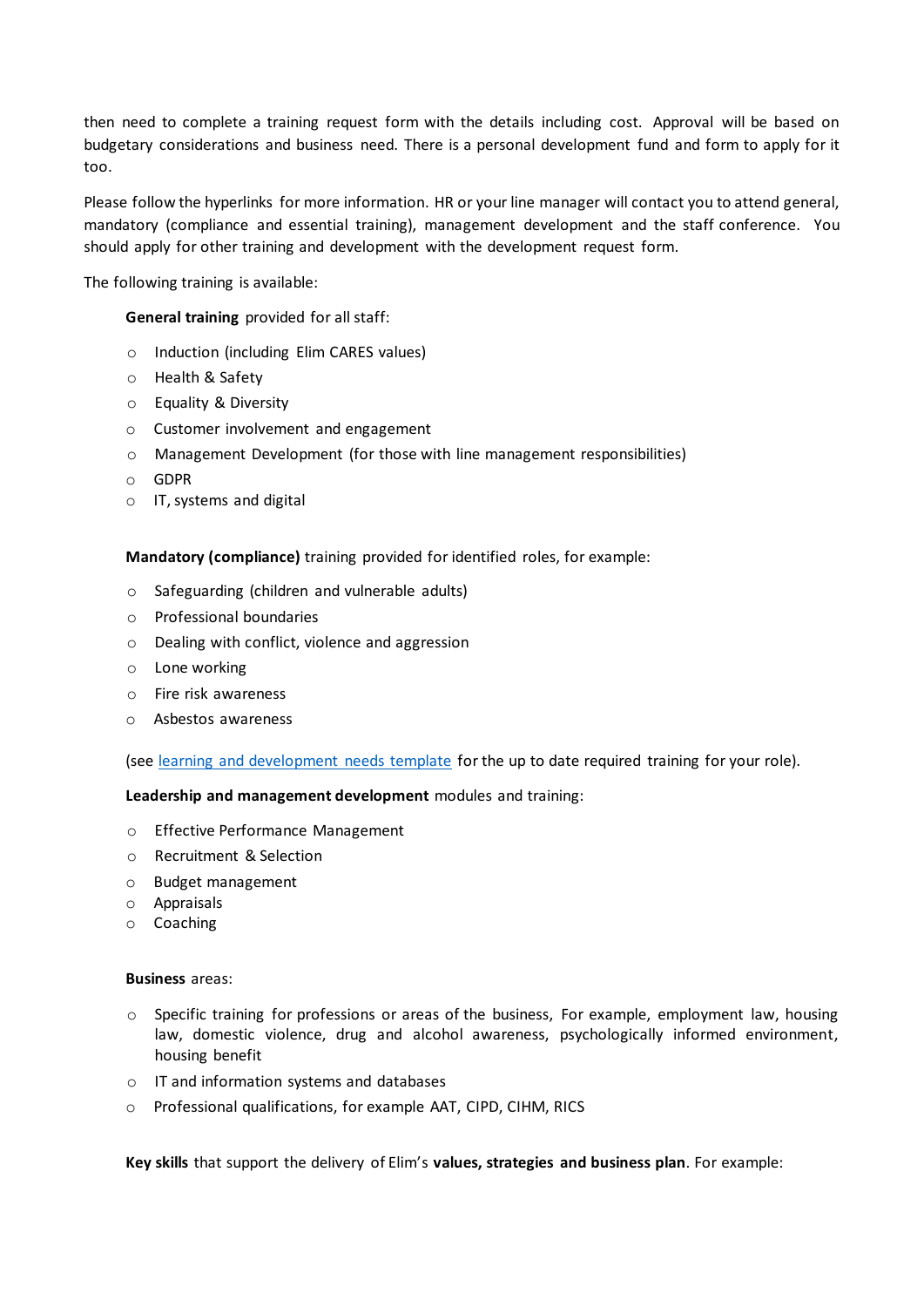- o Customer engagement and service training
- o Digital empowerment, for the benefit of staff and customers
- o Commercial awareness

### **Career development and succession planning**. For example:

- o Personal development courses online (Skillgate)
- o Coaching
- o Opportunities to attend some management development modules (where possible)
- o Personal development fund

## **Staff Conference**

This is an annual mandatory event for all staff usually held in July and typically covers:

- o Teambuilding activities
- o Elim CARES values
- o Business Plans and Strategies
- o Celebrating our successes

Other development opportunities available are:

- o Shadowing
- o Attending visits and meetings
- o Becoming a Champion to promote strategic initiatives.
- o Becoming a Buddy for a new member of staff
- o Representing an area as a Staff Council Representative
- o Delivering training and skills development sessions
- o Reading and researching (online and publications)
- o HR Coaching and support
- o Line managers coaching and supporting staff
- o Sitting with an experienced person whilst they complete tasks
- o Working on new projects or specific work streams
- o Covering at other projects and with other client groups
- o Knowledge sharing and discussion
- o Face to face courses and coaching (virtual option available) delivered by in house trainers
- o Picking up and supporting new tasks completion.
- o Covering team members work
- o Acting up and temporary promotions (trial period).

You should discuss these with your line manager at your one to one and appraisal meetings. You can also contact HR to find out more.